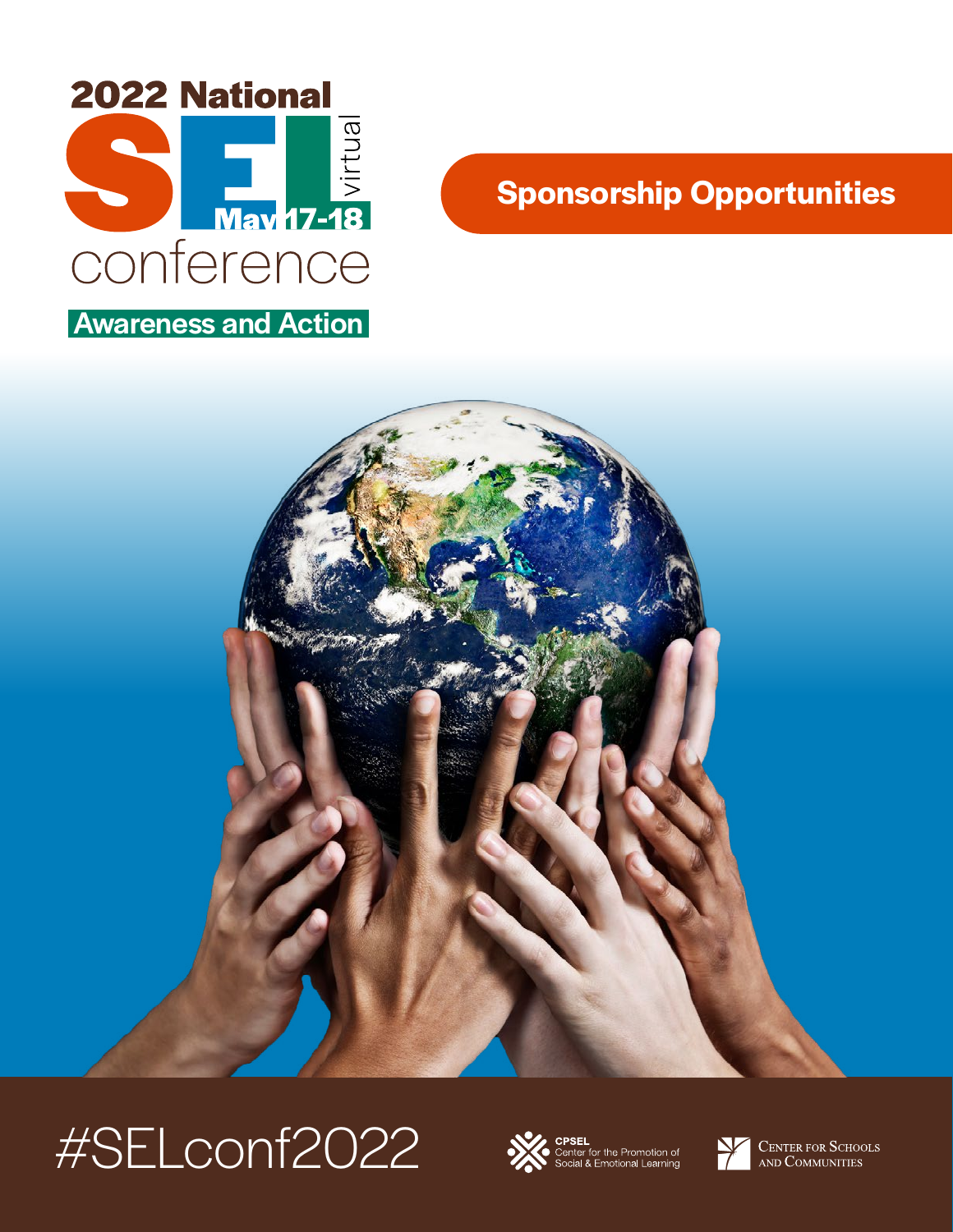# Promoting Action and Awareness

**The importance of raising awareness and then taking action is a fundamental consideration when pursuing social and emotional competencies via social and emotional learning (SEL) approaches. Sponsoring and exhibiting at the 2022 National SEL Conference is an ideal way to show prospective and current clients your product or service is doing both. By showing how your product or service promotes awareness and action regarding SEL initiatives, you are showing you are at the forefront of the SEL industry.** 

### **KEYNOTE SPEAKERS**



David Adams Chief Executive Officer The Urban Assembly



Irvin L. Scott, Ed.D. Senior Lecturer on Education Harvard Graduate School of Education

## **CONFERENCE THEMES**

**Equity**

**Relationship Skills**

**Responsible Decision-Making**

**Self-Awareness**

**Self-Care**

**Self-Management** 

**Social Awareness**

Budgets are tight, yet the **increased focus** on school safety, school climate and career readiness makes investment in professional learning on these topics a priority. We invite you to be a sponsor of 2022 National SEL Conference to help ensure attendees leave inspired and equipped to take social and emotional learning to the next level in their school or organization.

The virtual **2022 National Social and Emotional Learning Conference** offers top-notch content and SEL-focused professional development for educators, advocates and youth development professionals. This unique event is geared toward practitioners, administrators and decision-makers. Participants will join cross-sector colleagues from across the country and around the world to build SEL expertise and take home actionable strategies to improve the lives of students.

**Workshops** are the heart of the conference. With more than 20 workshops led by renowned experts in social and emotional learning, attendees will have immersive, interactive learning opportunities with actionable and evidence-based information they can use immediately.

Recognizing the past year's extreme difficulty for our audience, the Awareness and Action at #SELconf2022 includes action steps for **YOUR well-being**, too. Mindfulness workshops, peer networking, session topics and two amazing keynote speakers will be part of the 2022 National SEL Conference.

Of the 16 skills identified in a World Economic Forum report as important for the 21st century workforce, 12 are SEL skills. If we want to produce graduates who can succeed after high school, we need to find ways to **reinforce these skills** and weave them into everyday practice.

**Professional development opportunities** like this conference help attendees gain the knowledge and pedagogy to advance their schools in the SEL area.

Attendees can purchase a **Digital Access Pass** to view a wide variety of 2022 SEL conference workshop recordings, plus extras provided by our sponsors.

Sponsorship options for #SELconf2022 including **Dr. Myrna B. Shure Excellence in SEL Award** and live entertainment are available.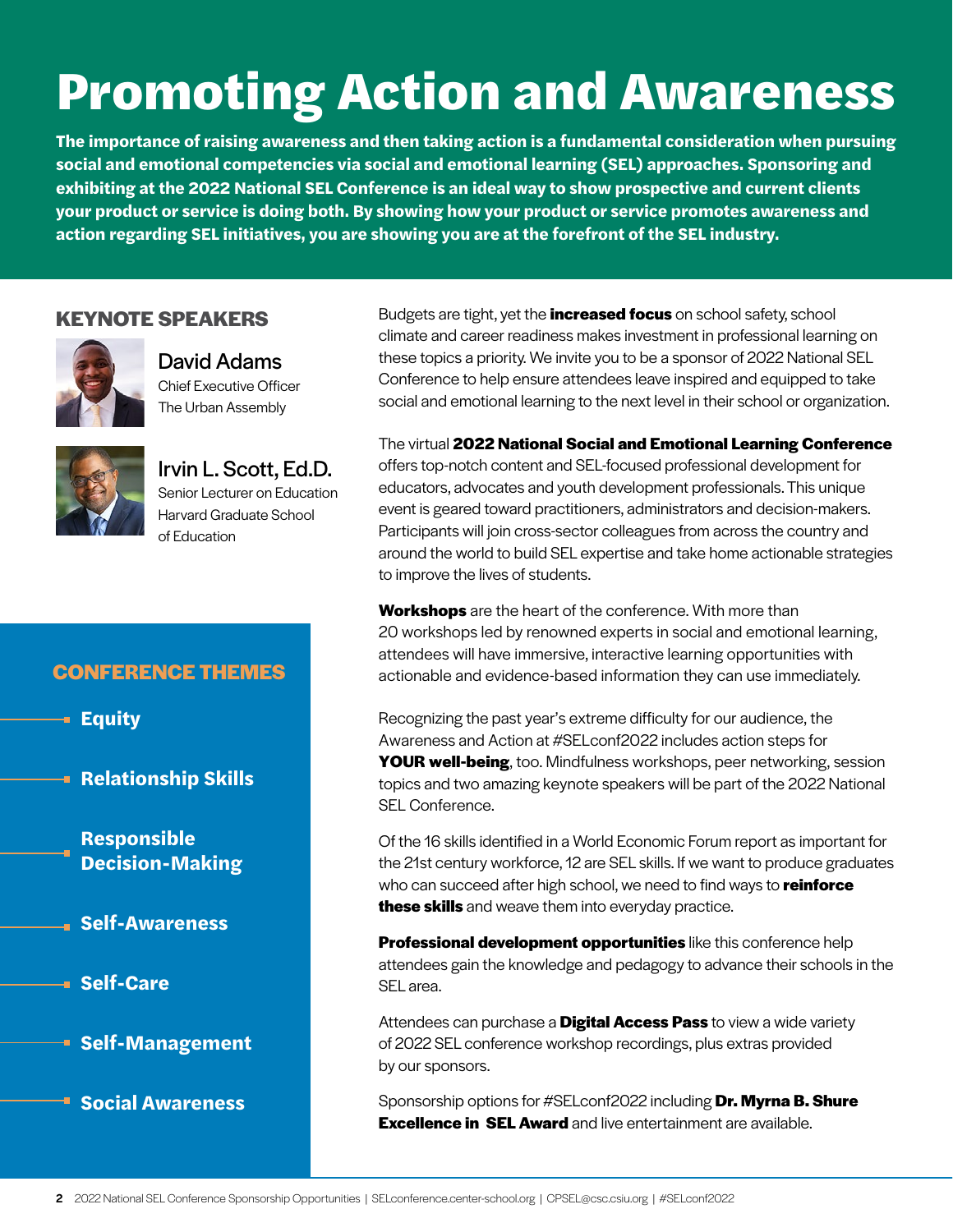# **Why Sponsor** the 2022 National SEL Conference?

**GENERATE LEADS.** Not only will this conference bring you hundreds of compatible potential customers, it will provide you with the opportunity to make personal connections and build your mailing list. The Center for Exhibition Industry Research states that it costs 62% less to close a lead generated from a trade show/conference than one that originated in the field.

#### **DEVELOP AND STRENGTHEN YOUR BRAND.**

For new entrants to SEL, equity education, community support, youth development, afterschool and related K-12 fields, showcasing what you do at the SEL Conference is the fastest way to grow market share. For established organizations, this conference is a great way to let your target audience know about your latest offerings.

#### **HIGHLIGHT YOUR COMMITMENT TO SEL.**

Our conference, like most others, is not possible without the financial commitment of sponsors. Attendees have an inherent respect for those who step up and commit funds that make forums for learning and advancing SEL efforts possible. In turn, that commitment helps distinguish your organization as a legitimate resource for SEL solutions.



#### **DEMAND FOR SEL PRODUCTS/SERVICES IS**

**HIGH AND EXPECTED TO GROW.** According to the Education Week Research Center, the vast majority of K-12 school districts have invested in SEL products or plan to do so in the coming year. Many of our conference attendees are the decision-makers who will select which programs they bring to their districts. The time to get the attention of those decision-makers is NOW!

### **SPONSORSHIP COMES WITH A TAILORED ARRAY OF SPONSOR BENEFITS AND PRIVILEGES.**

Packages include formal recognition during general sessions; promotions on the web, social media, emails; and engagement assets with templates and graphics to promote your support. See page 4 for details.

# **Who attended**

2021 National SEL Conference?



In 2021, there was a diverse, cross-sector turnout of 700 participants from across the United States and five countries.

- 35% were in administration/management
- 27% were emotional or behavioral support staff (including psychologists, social workers and school counselors)
- 21% were educators providing direct instruction to children
- 17% were afterschool professionals and other educators not providing direct instruction

## **Ready to become our sponsor?** Please contact Shileste Overton Morris at **[smorris@csc.csiu.org](mailto:smorris%40csc.csiu.org?subject=2022%20National%20SEL%20conference%20SPONSORSHIP) or 717-763-1661, ext.** 111